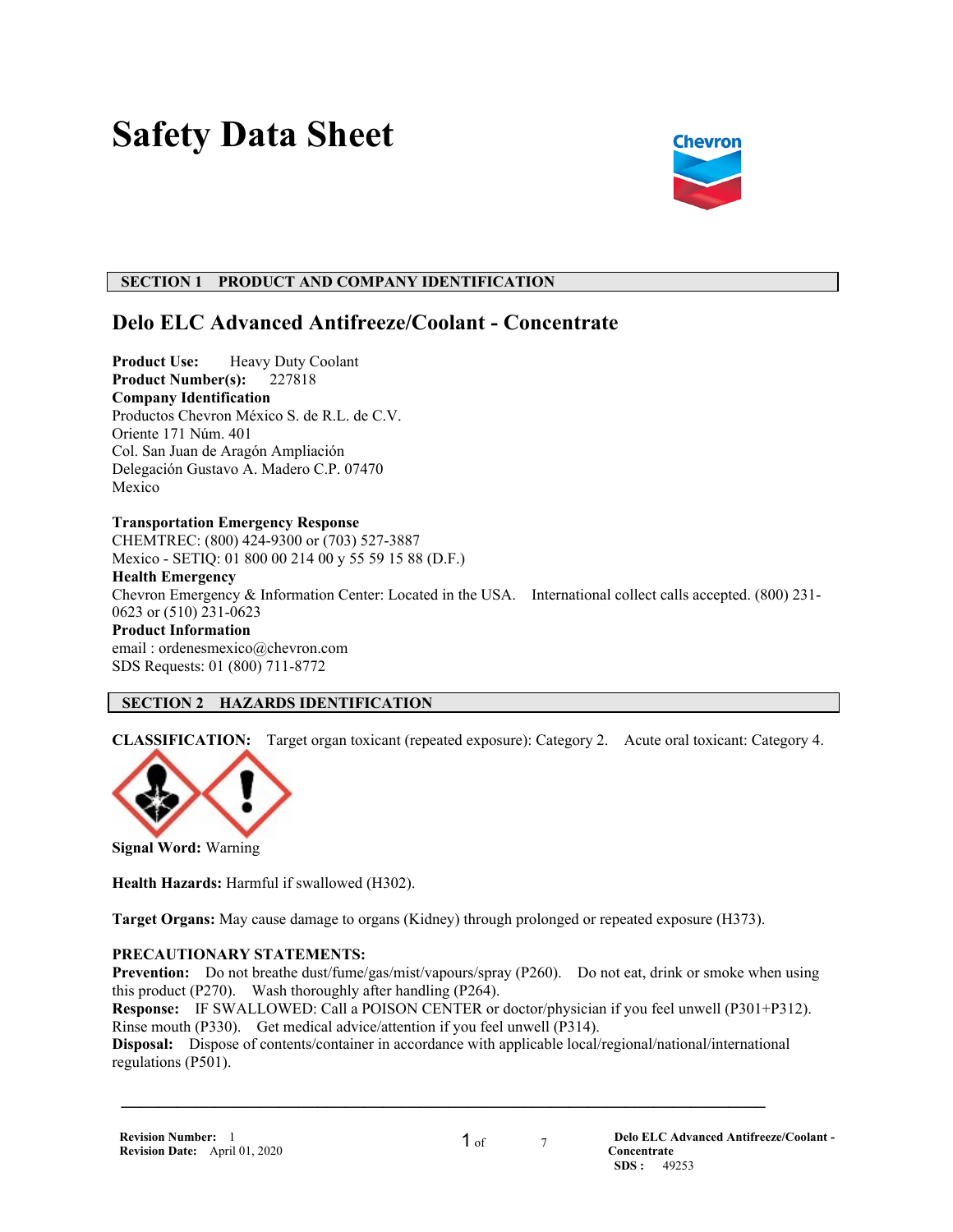# **SECTION 3 COMPOSITION/ INFORMATION ON INGREDIENTS**

| <b>COMPONENTS</b>                          | <b>CAS NUMBER</b> | <b>AMOUNT</b>    |
|--------------------------------------------|-------------------|------------------|
| Ethylene glycol                            | $107 - 21 - 1$    | 80 - 98 % weight |
| Sodium Benzoate; Benzoic acid, sodium salt | $532 - 32 - 1$    | $-5\%$ weight    |

# **SECTION 4 FIRST AID MEASURES**

**Eye:** No specific first aid measures are required. As a precaution, remove contact lenses, if worn, and flush eyes with water.

**Skin:** No specific first aid measures are required. As a precaution, remove clothing and shoes if contaminated. To remove the material from skin, use soap and water. Discard contaminated clothing and shoes or thoroughly clean before reuse.

**Ingestion:** If swallowed, get immediate medical attention. Do not induce vomiting. Never give anything by mouth to an unconscious person.

**Inhalation:** No specific first aid measures are required. If exposed to excessive levels of material in the air, move the exposed person to fresh air. Get medical attention if coughing or respiratory discomfort occurs.

# **SECTION 5 FIRE FIGHTING MEASURES**

**EXTINGUISHING MEDIA:** Dry Chemical, CO2, Aqueous Film Forming Foam (AFFF) or alcohol resistant foam.

# **PROTECTION OF FIRE FIGHTERS:**

**Fire Fighting Instructions:** This material will burn although it is not easily ignited. See Section 7 for proper handling and storage. For fires involving this material, do not enter any enclosed or confined fire space without proper protective equipment, including self-contained breathing apparatus.

**Combustion Products:** Highly dependent on combustion conditions. A complex mixture of airborne solids, liquids, and gases including carbon monoxide, carbon dioxide, and unidentified organic compounds will be evolved when this material undergoes combustion. Combustion may form oxides of: Sodium.

#### **SECTION 6 ACCIDENTAL RELEASE MEASURES**

**Protective Measures:** Eliminate all sources of ignition in vicinity of spilled material.

**Spill Management:** Stop the source of the release if you can do it without risk. Contain release to prevent further contamination of soil, surface water or groundwater. Clean up spill as soon as possible, observing precautions in Exposure Controls/Personal Protection. Use appropriate techniques such as applying noncombustible absorbent materials or pumping. Where feasible and appropriate, remove contaminated soil. Place contaminated materials in disposable containers and dispose of in a manner consistent with applicable regulations. **Reporting:** Report spills to local authorities as appropriate or required.

#### **SECTION 7 HANDLING AND STORAGE**

**General Handling Information:** Do not taste or swallow antifreeze or solution. Keep out of the reach of children and animals.

**Precautionary Measures:** Do not get in eyes, on skin, or on clothing. Do not taste or swallow. Do not breathe vapor or fumes. Wash thoroughly after handling. Keep out of the reach of children.

**Static Hazard:** Electrostatic charge may accumulate and create a hazardous condition when handling this material. To minimize this hazard, bonding and grounding may be necessary but may not, by themselves, be sufficient. Review all operations which have the potential of generating and accumulating an electrostatic charge and/or a flammable atmosphere (including tank and container filling, splash filling, tank cleaning, sampling, gauging, switch loading, filtering, mixing, agitation, and vacuum truck operations) and use appropriate mitigating procedures. **Container Warnings:** Container is not designed to contain pressure. Do not use pressure to empty container or it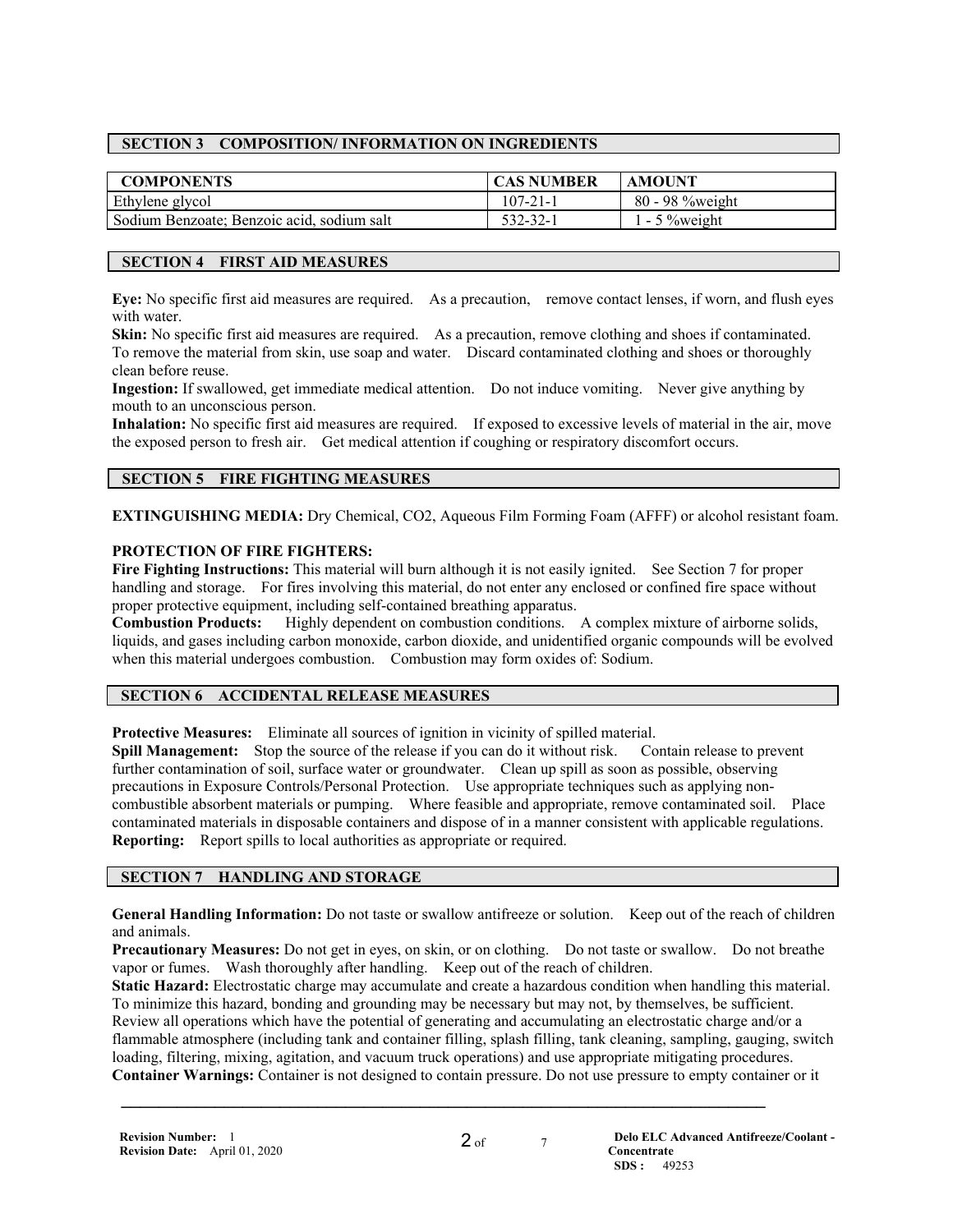may rupture with explosive force. Empty containers retain product residue (solid, liquid, and/or vapor) and can be dangerous. Do not pressurize, cut, weld, braze, solder, drill, grind, or expose such containers to heat, flame, sparks, static electricity, or other sources of ignition. They may explode and cause injury or death. Empty containers should be completely drained, properly closed, and promptly returned to a drum reconditioner or disposed of properly.

**General Storage Information:** Do not store in open or unlabeled containers.

# **SECTION 8 EXPOSURE CONTROLS/PERSONAL PROTECTION**

#### **GENERAL CONSIDERATIONS:**

Consider the potential hazards of this material (see Section 2), applicable exposure limits, job activities, and other substances in the work place when designing engineering controls and selecting personal protective equipment. If engineering controls or work practices are not adequate to prevent exposure to harmful levels of this material, the personal protective equipment listed below is recommended. The user should read and understand all instructions and limitations supplied with the equipment since protection is usually provided for a limited time or under certain circumstances.

#### **ENGINEERING CONTROLS:**

Use process enclosures, local exhaust ventilation, or other engineering controls to control airborne levels below the recommended exposure limits. Use in a well-ventilated area.

#### **PERSONAL PROTECTIVE EQUIPMENT**

**Eye/Face Protection:** No special eye protection is normally required. Where splashing is possible, wear safety glasses with side shields as a good safety practice.

**Skin Protection:** No special protective clothing is normally required. Where splashing is possible, select protective clothing depending on operations conducted, physical requirements and other substances in the workplace. Suggested materials for protective gloves include: Natural rubber, Neoprene, Nitrile Rubber, Polyvinyl Chloride (PVC or Vinyl).

**Respiratory Protection:** Determine if airborne concentrations are below the recommended occupational exposure limits for jurisdiction of use. If airborne concentrations are above the acceptable limits, wear an approved respirator that provides adequate protection from this material, such as: Air-Purifying Respirator for Organic Vapors, Dusts and Mists.

Use a positive pressure air-supplying respirator in circumstances where air-purifying respirators may not provide adequate protection.

#### **Component Country/ Agency Form TWA STEL Ceiling Notation** Ethylene glycol ACGIH Inhalable aerosol  $10 \text{ mg/m}$ 3 --  $\vert$  --Ethylene glycol ACGIH Vapor fraction 25 ppm 50 ppm -- -- Ethylene glycol  $\begin{vmatrix} ACGIH & - & 01 \\ P^T \end{vmatrix}$  --  $\begin{vmatrix} -1 & - & - \end{vmatrix}$  -skin Ethylene glycol Mexico Aerosol -- -- 100 mg/m3 -- Ethylene glycol Mexico  $\vert -\vert$  --  $\vert -\vert$  --  $\vert$  100 mg/m3  $\vert$  --

#### **Occupational Exposure Limits:**

Consult local authorities for appropriate values.

# **SECTION 9 PHYSICAL AND CHEMICAL PROPERTIES**

#### **Attention: the data below are typical values and do not constitute a specification.**

#### **Appearance**

**Color:** Red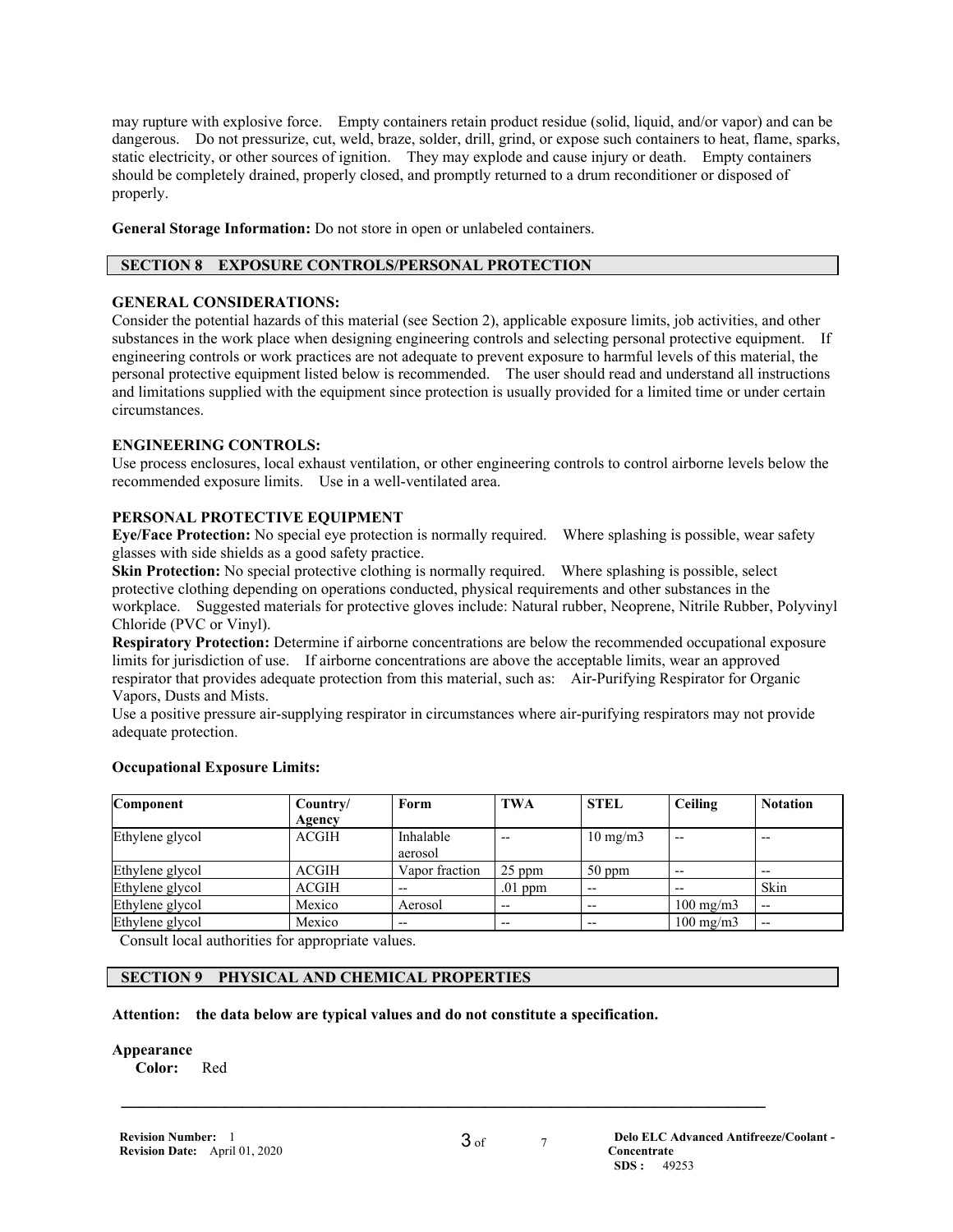**Physical State:** Liquid **Odor:** No data available **Odor Threshold:** No data available **pH:** 8.60 (Typical) **Melting Point:** No data available<br>**Freezing Point:**  $-18^{\circ}C (-0.4^{\circ}F)$ **Freezing Point:** -18°C (-0.4°F) (Typical) **Boiling Point:** 177°C (350.6°F) (Minimum) **Flashpoint:** (Pensky-Martens Closed Cup) 122 °C (252 °F) (Estimated) **Flammability (solid, gas):** Not Applicable **Flammability (Explosive) Limits (% by volume in air):** Lower: No data available Upper: No data available **Vapor Pressure:** No data available **Vapor Density (Air = 1):** No data available **Density:** 1.1260 kg/l @ 15°C (59°F) (Typical) **Specific Gravity:** 1.1250 - 1.1290 @ 15.6°C (60°F) **Solubility:** Soluble in water. **Partition coefficient: n-octanol/water:** No data available **Auto-ignition temperature:** Not Applicable **Decomposition temperature:** No data available **Viscosity:** 24.40 mm2/s @ 20°C (68°F) (Minimum) **Evaporation Rate:** No data available

#### **SECTION 10 STABILITY AND REACTIVITY**

**Reactivity:** May react with strong acids or strong oxidizing agents, such as chlorates, nitrates, peroxides, etc. **Chemical Stability:** This material is considered stable under normal ambient and anticipated storage and handling conditions of temperature and pressure.

**Hazardous Polymerization:** Hazardous polymerization will not occur.

**Incompatibility With Other Materials:** Not applicable

**Hazardous Decomposition Products:** Aldehydes (Elevated temperatures), Ketones (Elevated temperatures)

#### **SECTION 11 TOXICOLOGICAL INFORMATION**

#### **IMMEDIATE HEALTH EFFECTS**

**Eye:** Not expected to cause prolonged or significant eye irritation. **Eye Irritation:** The eye irritation hazard is based on evaluation of data for product components.

**Skin:** Contact with the skin is not expected to cause prolonged or significant irritation. Contact with the skin is not expected to cause an allergic skin response. Not expected to be harmful to internal organs if absorbed through the skin.

**Acute Dermal Toxicity:** The acute dermal toxicity hazard is based on evaluation of data for product components. **Skin Irritation:** The skin irritation hazard is based on evaluation of data for product components. **Skin Sensitization:** The skin sensitization hazard is based on evaluation of data for product components.

**Ingestion:** Toxic; may be harmful or fatal if swallowed. **Acute Oral Toxicity:** The acute oral toxicity hazard is based on evaluation of data for product components.

**Inhalation:** Breathing this material at concentrations above the recommended exposure limits may cause central nervous system effects. Central nervous system effects may include headache, dizziness, nausea, vomiting, weakness, loss of coordination, blurred vision, drowsiness, confusion, or disorientation. At extreme exposures, central nervous system effects may include respiratory depression, tremors or convulsions, loss of consciousness, coma or death.

**Acute Inhalation Toxicity:** The acute inhalation toxicity hazard is based on evaluation of data for product components.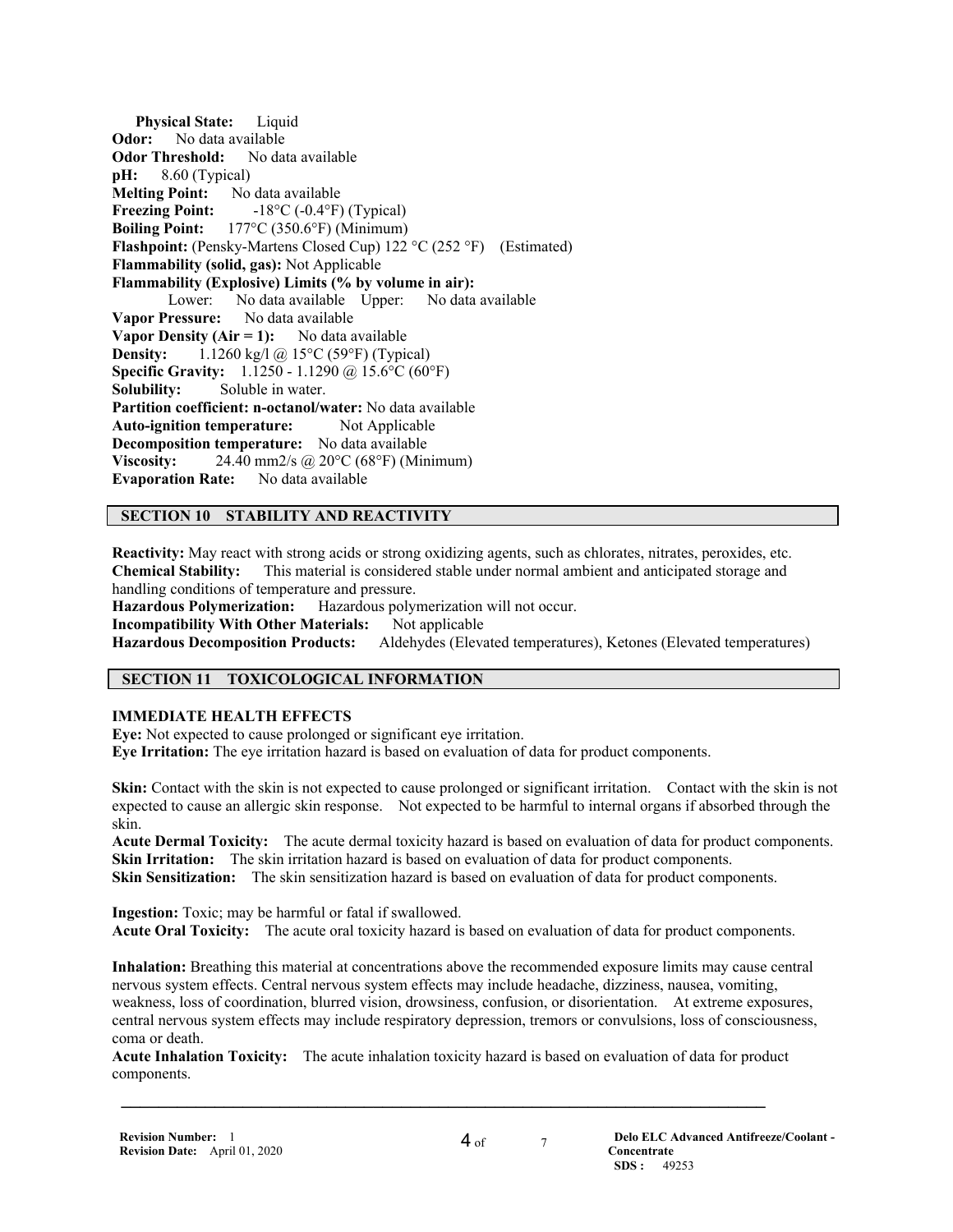#### **Acute Toxicity Estimate (oral):** 1690 mg/kg

# **DELAYED OR OTHER HEALTH EFFECTS:**

**Target Organs:** Contains material that may cause damage to the following organ(s) following repeated inhalation at concentrations above the recommended exposure limit:Kidney See Section 11 for additional information. Risk depends on duration and level of exposure.

# **ADDITIONAL TOXICOLOGY INFORMATION:**

This product contains ethylene glycol (EG). The toxicity of EG via inhalation or skin contact is expected to be slight at room temperature. The estimated oral lethal dose is about 100 cc (3.3 oz.) for an adult human. Ethylene glycol is oxidized to oxalic acid which results in the deposition of calcium oxalate crystals mainly in the brain and kidneys. Early signs and symptoms of EG poisoning may resemble those of alcohol intoxication. Later, the victim may experience nausea, vomiting, weakness, abdominal and muscle pain, difficulty in breathing and decreased urine output. When EG was heated above the boiling point of water, vapors formed which reportedly caused unconsciousness, increased lymphocyte count, and a rapid, jerky movement of the eyes in persons chronically exposed. When EG was administered orally to pregnant rats and mice, there was an increase in fetal deaths and birth defects. Some of these effects occurred at doses that had no toxic effects on the mothers. We are not aware of any reports that EG causes reproductive toxicity in human beings.

# **SECTION 12 ECOLOGICAL INFORMATION**

# **ECOTOXICITY**

This material is not expected to be harmful to aquatic organisms.

The product has not been tested. The statement has been derived from the properties of the individual components.

# **MOBILITY**

No data available.

# **PERSISTENCE AND DEGRADABILITY**

This material is expected to be readily biodegradable. The product has not been tested. The statement has been derived from the properties of the individual components.

# **POTENTIAL TO BIOACCUMULATE**

Bioconcentration Factor: No data available. Octanol/Water Partition Coefficient: No data available

# **SECTION 13 DISPOSAL CONSIDERATIONS**

Use material for its intended purpose or recycle if possible. This material, if it must be discarded, may meet the criteria of a hazardous waste as defined by international, country, or local laws and regulations.

# **SECTION 14 TRANSPORT INFORMATION**

The description shown may not apply to all shipping situations. Consult 49CFR, or appropriate Dangerous Goods Regulations, for additional description requirements (e.g., technical name) and mode-specific or quantity-specific shipping requirements.

**DOT Shipping Description:** PROPRIETARY ANTIFREEZE PREPARATION IN NON-BULK PACKAGING; NOT REGULATED FOR TRANSPORT UNDER 49 CFR Additional Information: Bulk shipments containing a reportable quantity (RQ, 5000 pounds or more) of ethylene

 $\mathcal{L} = \{ \mathcal{L} \mathcal{L} \mathcal{L} \mathcal{L} \mathcal{L} \mathcal{L} \mathcal{L} \mathcal{L} \mathcal{L} \mathcal{L} \mathcal{L} \mathcal{L} \mathcal{L} \mathcal{L} \mathcal{L} \mathcal{L} \mathcal{L} \mathcal{L} \mathcal{L} \mathcal{L} \mathcal{L} \mathcal{L} \mathcal{L} \mathcal{L} \mathcal{L} \mathcal{L} \mathcal{L} \mathcal{L} \mathcal{L} \mathcal{L} \mathcal{L} \mathcal{L} \mathcal{L} \mathcal{L} \mathcal{L} \$ 

glycol in a single packaging are transported as hazardous material. The shipping description is: UN3082, ENVIRONMENTALLY HAZARDOUS SUBSTANCE, LIQUID, N.O.S. (ETHYLENE GLYCOL CONTAINS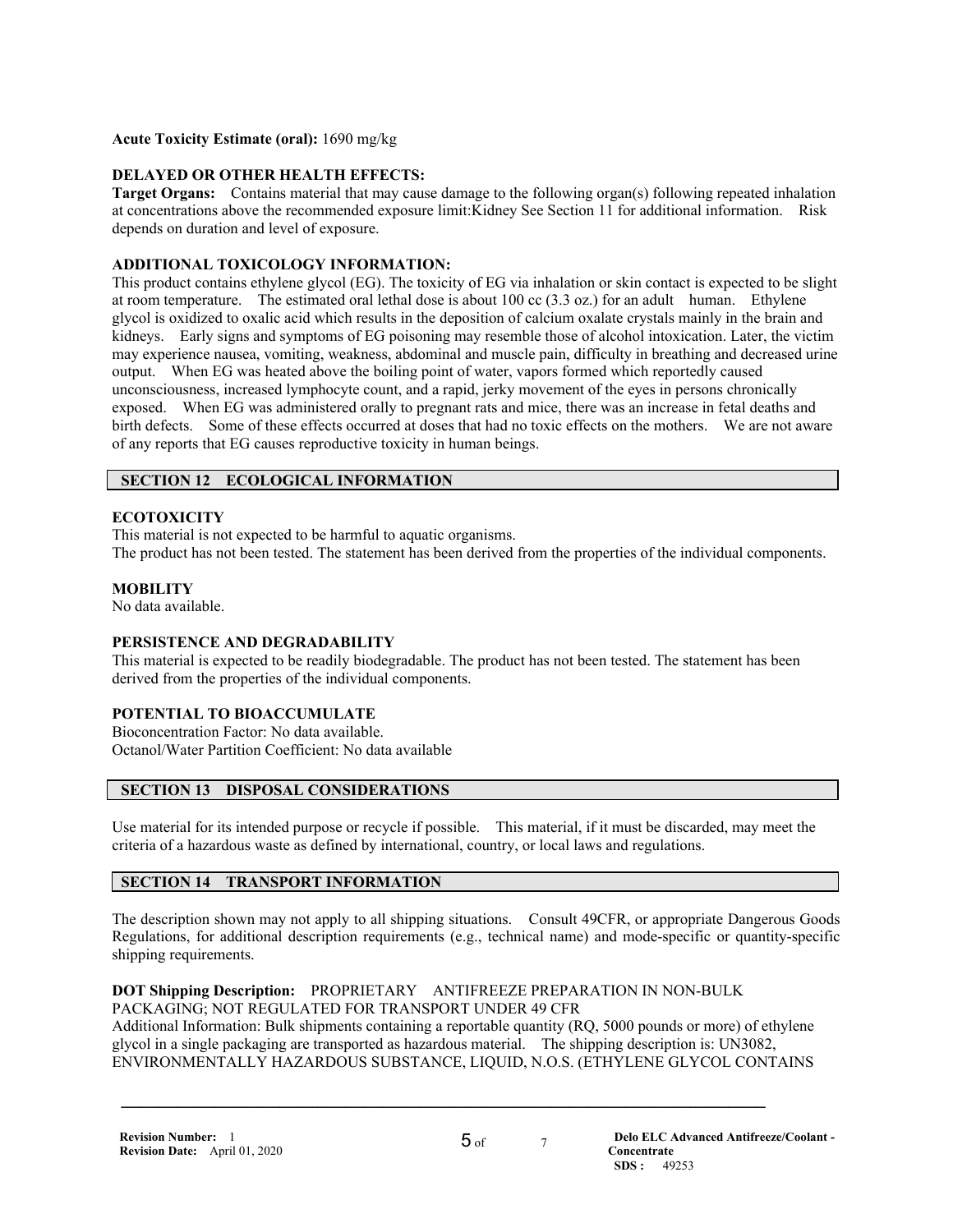#### BITTERANT), 9, III, RQ (ETHYLENE GLYCOL)

**IMO/IMDG Shipping Description:** NOT REGULATED AS DANGEROUS GOODS FOR TRANSPORTATION UNDER THE IMDG CODE

**ICAO/IATA Shipping Description:** NOT REGULATED AS DANGEROUS GOODS FOR TRANSPORTATION UNDER ICAO TI OR IATA DGR

# **SECTION 15 REGULATORY INFORMATION**

# **REGULATORY LISTS SEARCHED:**

 01-1=IARC Group 1 01-2A=IARC Group 2A 01-2B=IARC Group 2B

No components of this material were found on the regulatory lists above.

#### **CHEMICAL INVENTORIES:**

All components comply with the following chemical inventory requirements: AICS (Australia), DSL (Canada), ENCS (Japan), IECSC (China), KECI (Korea), PICCS (Philippines), TSCA (United States).

# **SECTION 16 OTHER INFORMATION**

**REVISION STATEMENT:** SECTION 01 - Company MSDS Address information was modified.

SECTION 01 - Health Emergency information was modified.

- SECTION 01 Transportation Emergency Response information was modified.
- SECTION 02 Pictogram information was modified.
- SECTION 03 Composition information was modified.
- SECTION 07 Precautionary Measures information was modified.
- SECTION 08 Engineering Control Measures information was modified.
- SECTION 08 General Considerations information was modified.
- SECTION 08 Occupational Exposure Limit Table information was modified.

SECTION 09 - Physical/Chemical Properties information was modified.

- SECTION 11 Additional Toxicology Information information was modified.
- SECTION 12 Ecological Information information was modified.
- SECTION 13 Disposal Considerations information was modified.
- SECTION 14 DOT Classification information was modified.
- SECTION 15 Chemical Inventories information was modified.

**Revision Date:** April 01, 2020

The information is considered correct, but not exhaustive and is to be used only as guidance, which is based on the current knowledge on the chemical substance or mixture and is applicable to the appropriate safety precautions for the product.

#### **ABBREVIATIONS THAT MAY HAVE BEEN USED IN THIS DOCUMENT:**

| Threshold Limit Value<br><b>TLV</b><br>$\overline{\phantom{a}}$                 | TWA<br>$\overline{\phantom{a}}$            | Time Weighted Average                                        |
|---------------------------------------------------------------------------------|--------------------------------------------|--------------------------------------------------------------|
| <b>STEL</b><br>Short-term Exposure Limit                                        | PEL<br>$\overline{\phantom{a}}$            | Permissible Exposure Limit                                   |
|                                                                                 | <b>CAS</b><br>$\qquad \qquad \blacksquare$ | Chemical Abstract Service Number                             |
| ACGIH<br>American Conference of Governmental<br>$\sim$                          | IMO/IMDG                                   | International Maritime Dangerous<br>$\overline{\phantom{a}}$ |
| Industrial Hygienists                                                           | Goods Code                                 |                                                              |
| American Petroleum Institute<br>API<br>$\sim$ 10 $\pm$                          | <b>MSDS</b>                                | Material Safety Data Sheet                                   |
| <b>CVX</b><br>Chevron<br>$\overline{\phantom{0}}$                               | <b>NFPA</b>                                | National Fire Protection Association (USA)                   |
| DOT.<br>Department of Transportation (USA)<br>$\blacksquare$                    | <b>NTP</b><br>$\blacksquare$               | National Toxicology Program (USA)                            |
| <b>IARC</b><br>International Agency for Research on<br>$\overline{\phantom{a}}$ | <b>OSHA</b>                                | Occupational Safety and Health                               |